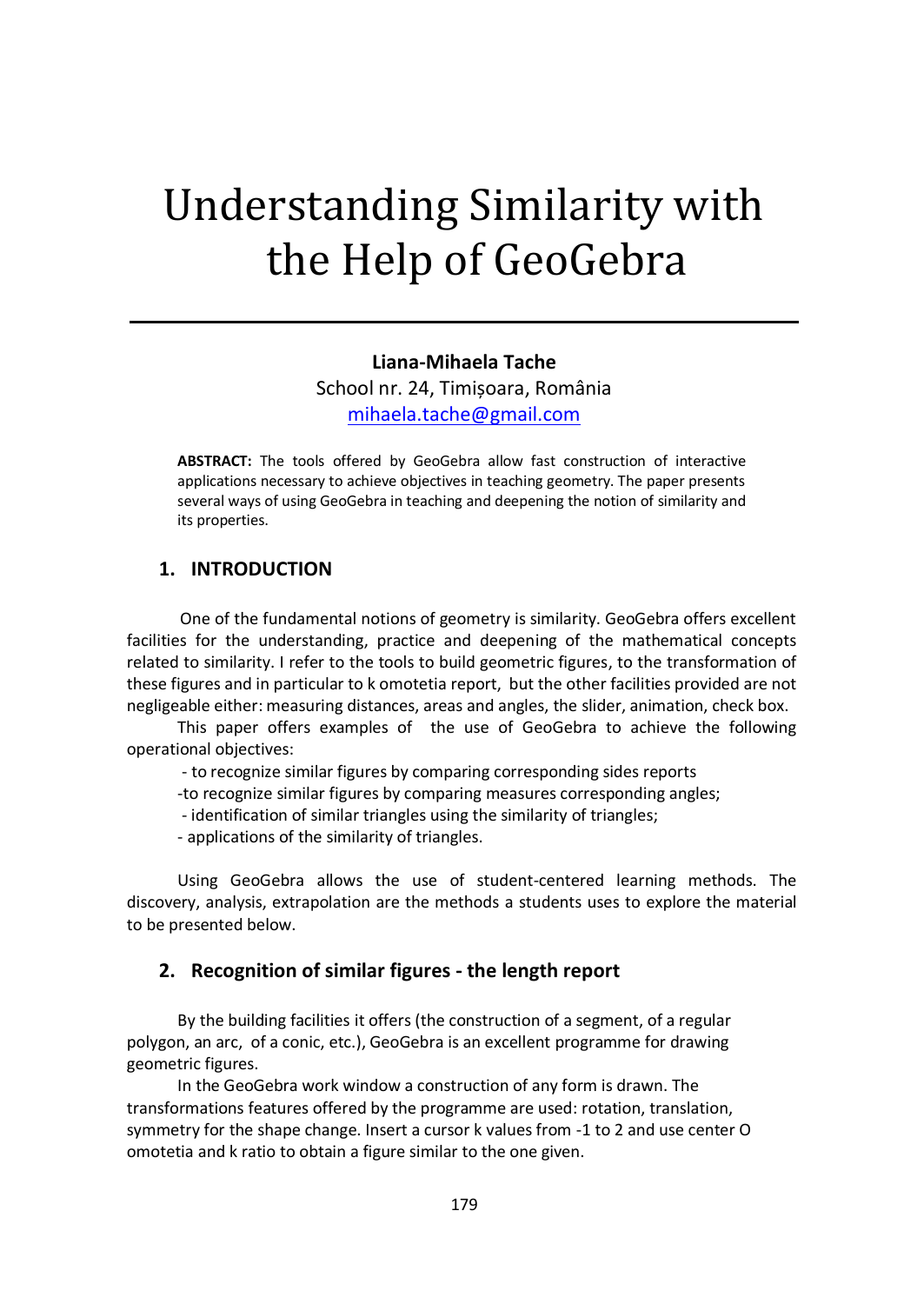#### **Comments:**

- It is advisable that the figure constructed be suggestive and contain various elements: segments and angles, arcs, circles, etc..
- Cursor presence aims to exemplify the various situations in which two similar figures can be found . Subunit values expressed show Figure decrease, the supraunitar values express the increasing of the figure. Negative values are useful for the identification of different positions in which similar figures can also be found.



Fig. 1 Exemplifying the concept of similarity is illustrated in this imagine

The change in the position of points leads to a change of other parts of the figure. These shape changes are noticeable in both figures. It should be noted that the ratio remains constant and equal to the corresponding value indicated by the cursor.

## **3. Recognition of similar figures - matching angles**

Another feature of congruent figures is congruent angles matching counterparts. This can be illustrated by a polygonal figure. Omoteti is applied to the center O and ratio k, to obtain such a figure. Because there are many pairs of corresponding angles, they can be highlighted by the instrument using the Check Box to Show / Hide Objects".

By modifying the cursor position there can be obtained different configurations of two similar figures. Each configuration is the pretext for the student to discover and verify the matching of corresponding angles.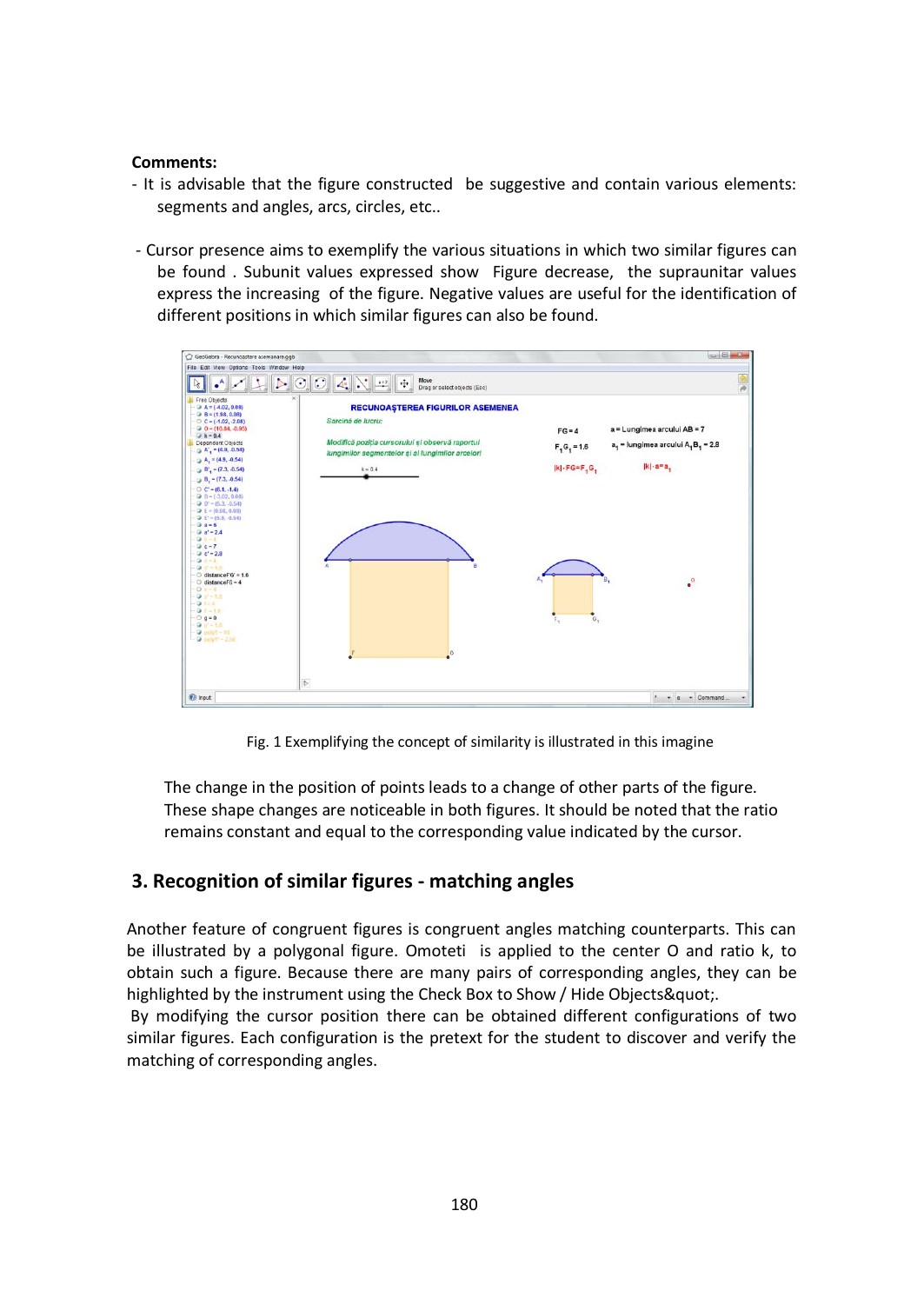

Changing the polygonal peak positions leads to some other values of the angles measures. But in these new configurations, corresponding measures remain congruent angles. GeoGebra allows the dynamic display of angles measures, a very useful feature, which serves the conclusion that the student can guess.

Elements that can be changed and have variable parameters in this application are: center of omotetiei A report of omotetiei k, peak positions polygon. But regardless of the values of these parameters, angle pairs remain congruent corresponding angles, so it is easy to be observed by marking the application. This is the conclusion which must result from interaction between the student and the application.

## **3. Triangle similarity**

If the similarity of two figures with complex shapes is easily noticeable, regardless of the positions of the two figures, similar triangles are also difficult to observe, except for some particular positions.

The objective of this lesson is also the recognition of similar triangles after measuring angles or sides corresponding calculation reports.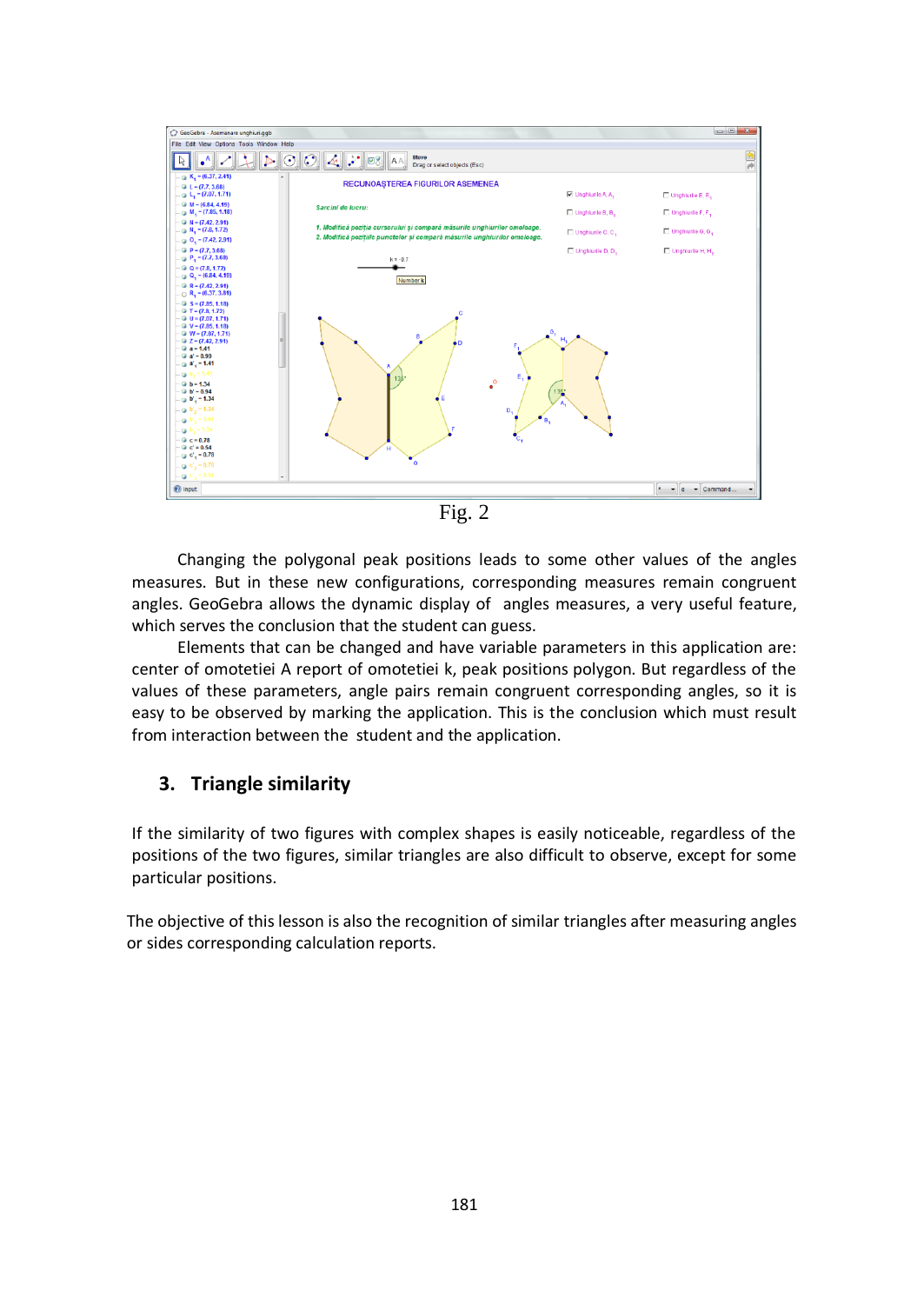

Fig. 3 Applet to introduce the concept of similarity of triangles

GeoGebra window contains three triangles: one fixed (the ABC triangle), another buit with the composition of a rotation center of a omoteti R and center O and ratio k (the MNPtriangle), the third triangle is built open but close in shape to the other two (the DEF triangle). Obviously, the first two triangles are similar. The three triangles each have an angle with the measure of 45○.

The student has two tasks:

- 1. To compare the angles of the three triangles in order to determine which of them are similar. For this, there are checkboxesthat allowmeasures that allow viewing angles' measures
- 2. Compare sides of triangles and the calculation of the reports of sides lengths.

The conclusions drawn from students' observations and calculations, may be checked at the bottom of the screen, where the choice is explained by the corresponding relations.

The presented applet enables presentation of the concept of triangles similarity allowing students to observe the corresponding angles congruent and proportional sides.

It is possible to highlight cases of similarity by comparing two pairs of congruent angles respectively (the similarity UU), the two pairs of sides proportional and congruent angles between edges (the similarity LUL), or the proportionality of corresponding sides (LLL similar case).

Because of the dynamic way text constructionthere is a possibility to change the initial configuration, which may lead to define other work targets.

Changeable elements are triangle DEF peak positions, the center of rotation, the omotetia center, the omotetia report. Changing these factors leads to the building of other possible configurations for the consolidation of concepts studied.

 A possible task is the finding of a pattern of DEF triangle so that it becomes similar to the ABCtriangle. This is possible by changing the peak position of the triangle. Certainly, it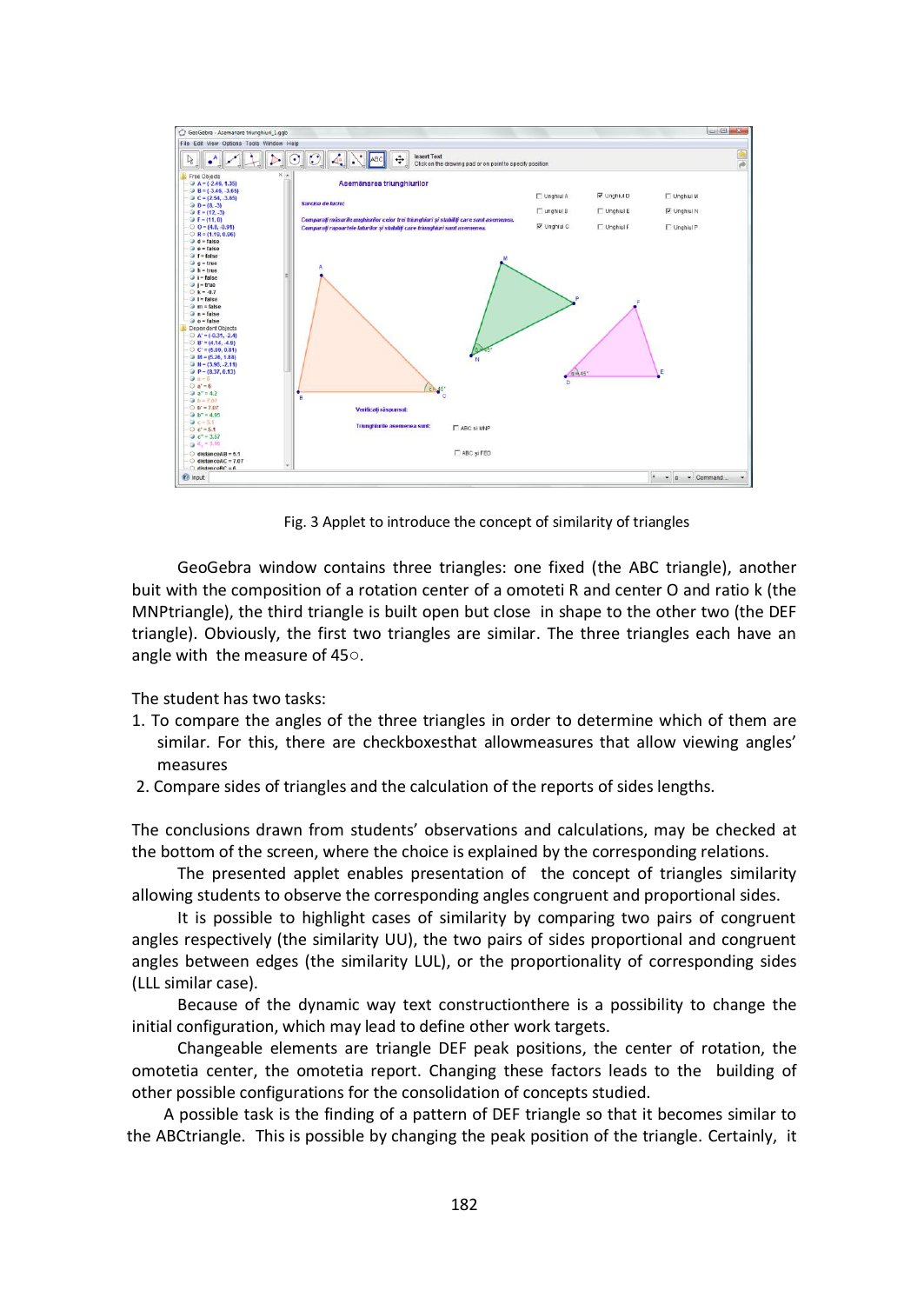is difficult to find exactly corresponding positions, so an approximate solution is to be taken into account.

## **5. Parallelism and similarity**

A special case of similarity is given by parallel drawn to a side of a triangle , case defined by the Thales theorem and by the fundamental theorem of similarity.The multitude of problems and applications resulting from these theorems requires a careful approach to this case.

GeoGebra window contains two parts: a text that presents the figure, tasks, the interactivity result and a small test , an interactive area containing a triangle and a parallel drawn to one side of the triangle. The parallel position and the triangle shape can be altered with the help of the two points identified by size and color.

Position of D determines the ratio of similarity, the disposal of point B, changes the shape of the figure, showing that the rule does not depend on the form of the given triangle.



Fig. 5 Applet for the Thales Theorem justification

The article is not intended to exhaust the topic that is broad and allows the development of many applications. GeoGeogebra programme with the tools it offers is the perfect tool for developing interactive applications for the necessary geometry and a lot more.